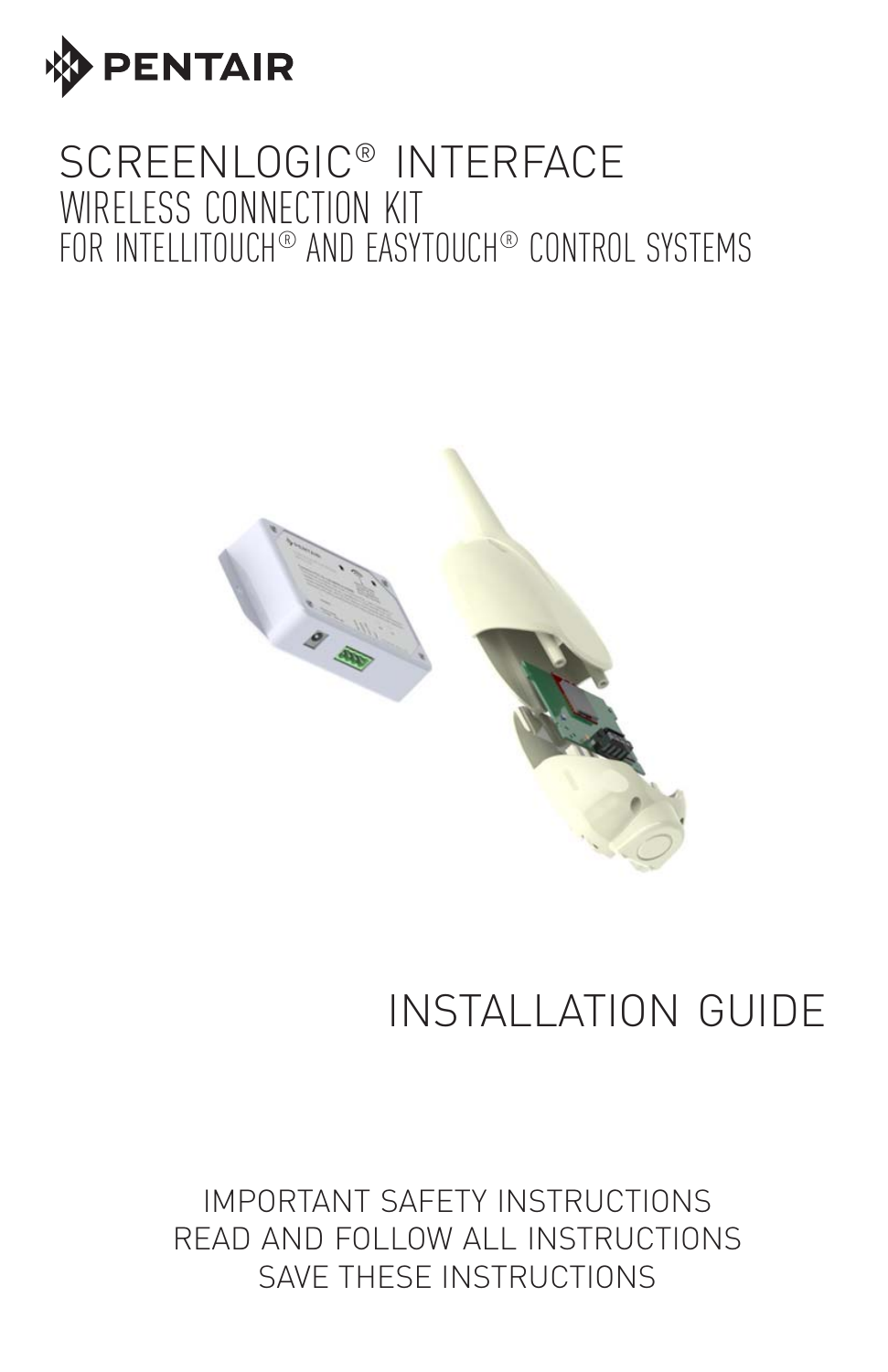#### **Technical Support**

**Sanford, North Carolina** (8 A.M. to 4:30 P.M.) Phone: (800) 831-7133 Fax: (919) 566-8920 **Moorpark, California** (8 A.M. to 4:30 P.M.) Phone: (800) 831-7133 (Ext. 6502) Fax: (805) 530-0194 Web sites: **visit www.pentairpool.com** and **www.staritepool.com**

Related manual: ScreenLogic® Interface User's Guide (P/N 520493)

### **Contents**

| Step 1: Mount the Outdoor Wireless Transceiver and Connect to the  |  |
|--------------------------------------------------------------------|--|
|                                                                    |  |
| Step 2: Connect the Indoor Wireless Transceiver to the ScreenLogic |  |
|                                                                    |  |
|                                                                    |  |

**FCC Regulatory Safety Notice** - This equipment has been tested and found to comply with the limits for a Class B digital device, pursuant to Part 15 of the FCC Rules. These limits are designed to provide reasonable protection against harmful interference in a residential installation. This equipment generates, uses and can radiate radio frequency energy and, if not installed and used in accordance with the instructions, may cause harmful interference to radio communications. However, there is no guarantee that interference will not occur in a particular installation. If this equipment does cause harmful interference to radio or television reception, which can be determined by turning the equipment off and on, the user is encouraged to try to correct the interference by one or more of the following measures:

- Reorient or relocate the receiving antenna.
- Increase the separation between the equipment and receiver.
- Connect the equipment into an outlet on a circuit different from that to which the receiver is connected.
- Consult the dealer or an experienced radio/TV technician for help.
- Modifications not expressly approved by the party responsible for FCC compliance could void the user's authority to operate the equipment.

#### **In this Installation Guide**

Use the information in this manual for installing the ScreenLogic® Interface Wireless Connection kit contents.

• For ScreenLogic Interface system operating instructions, refer to the ScreenLogic Interface User's Guide (P/N 520493)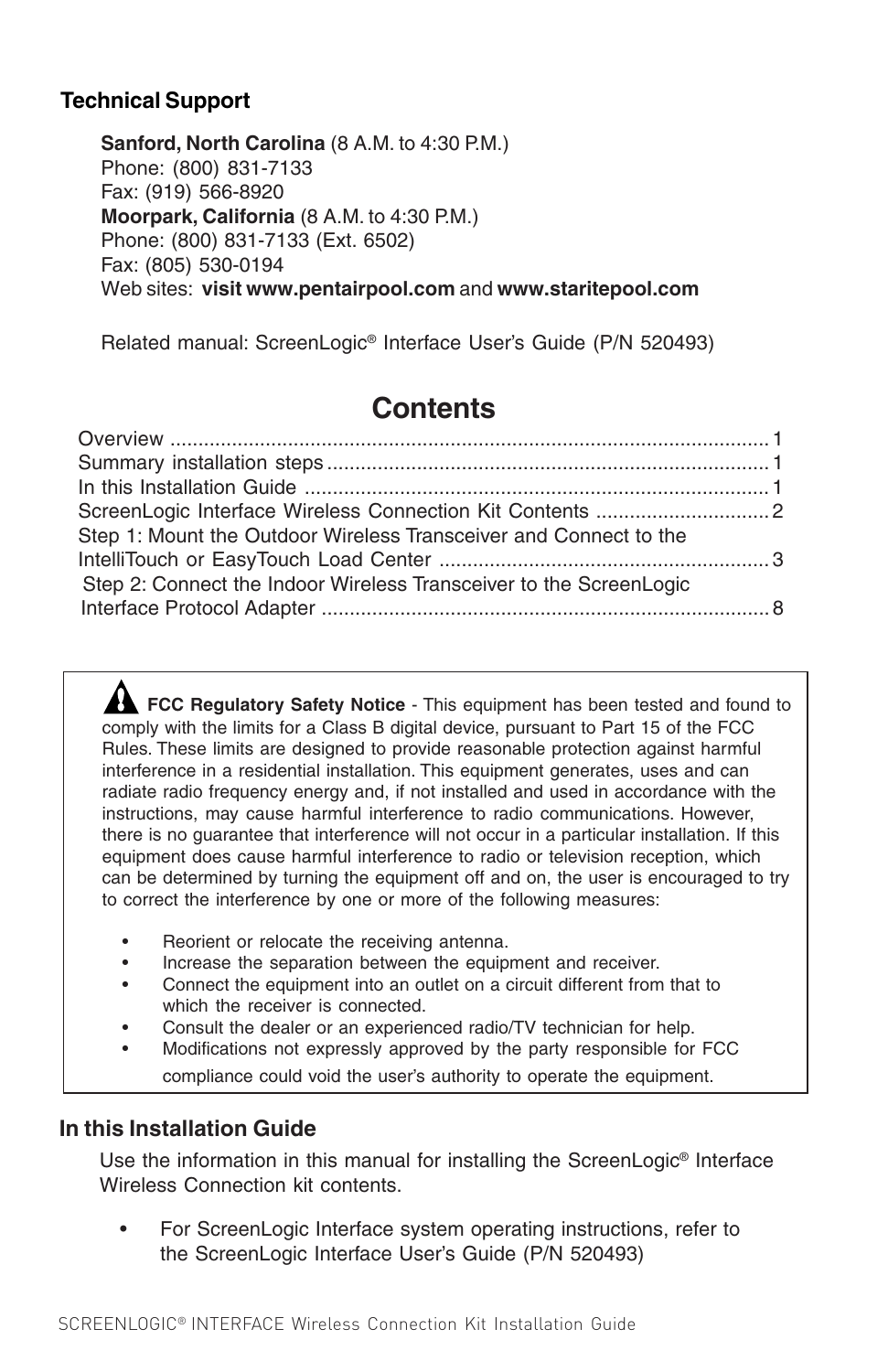#### **ScreenLogic® Interface Wireless Connection Kit**

The ScreenLogic® Interface Wireless Connection interface consists of an indoor and outdoor wireless 2.4 GHz transceiver. Note: The transceivers ship from the factory as a matched pair. The ID numbers on each transceiver must be the same number to function correctly. Transceivers are replaced as a matched pair. For more information, call Customer Support (880) 831.7133.

The transceivers provides a wireless connection between the ScreenLogic Interface Protocol adapter and the IntelliTouch® or EasyTouch® Control System Load Center located at the equipment pad. This wireless connection eliminates the existing hard wire connection from inside your home to the equipment pad.

#### **Wireless Connection Kit Contents**

The following items are included in the Wireless Connection kit.

- One ScreenLogic Interface indoor wireless transceiver with AC power adapter and one foot connection cable with attached plugs.
- One ScreenLogic Interface outdoor wireless transceiver with 10 ft. cable, provided in kit with enclosure and mounting hardware.
- ScreenLogic Interface Wireless Connection Installation Guide (this manual)



ScreenLogic Interface Wireless Connection Kit Contents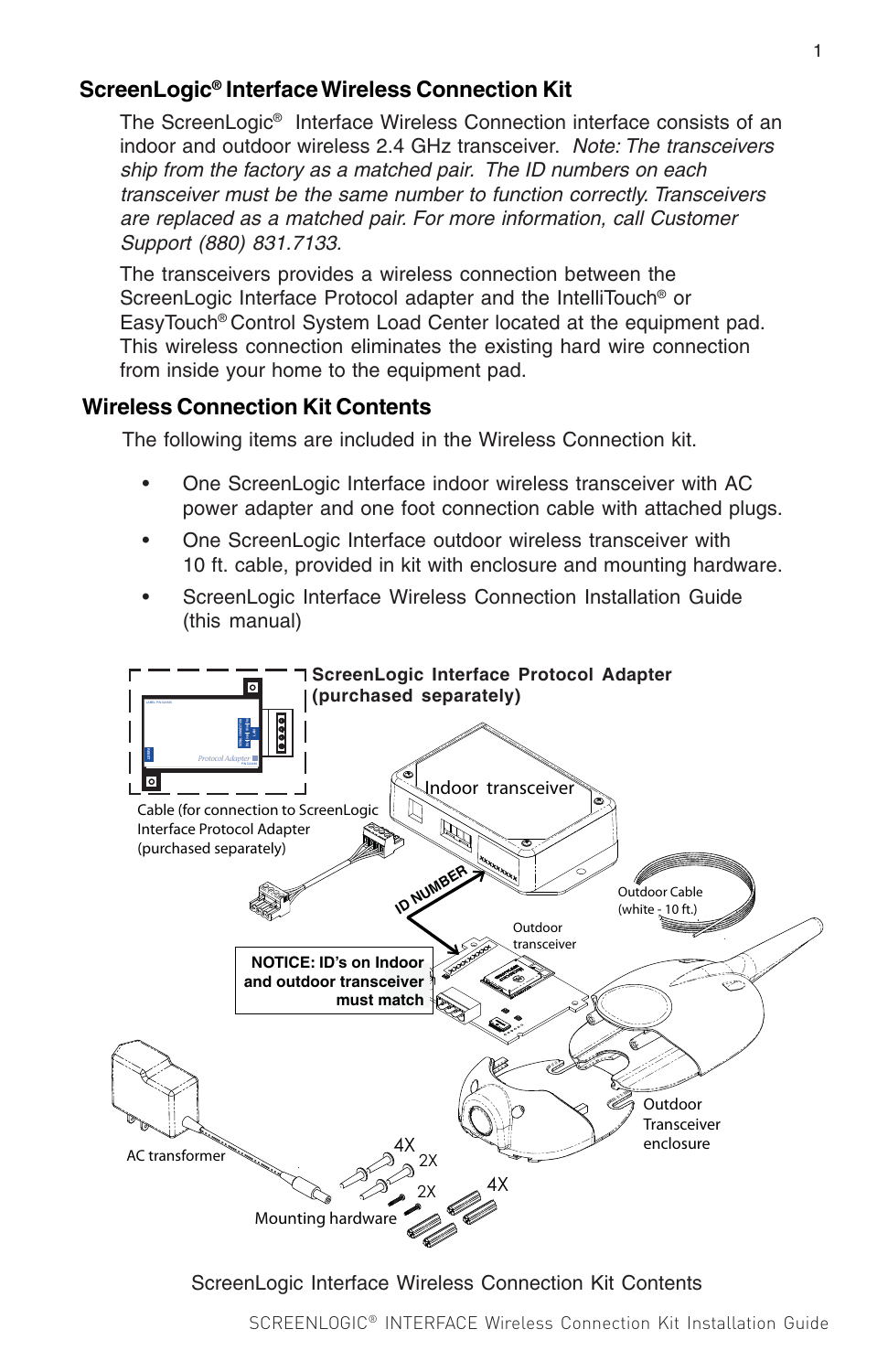#### **Summary installation steps**

The ScreenLogic® Interface connection diagram on page 2 shows the transceiver locations and connections. To install the ScreenLogic Interface Wireless Connection kit:

- Mount the outdoor transceiver antenna near the IntelliTouch® or EasyTouch® Control System Load Center and connect the transceiver to the COM port connector located in the IntelliTouch® or EasyTouch® Control System Load Center.
- Use the supplied 12 inch cable to connect the ScreenLogic Interface indoor wireless transceiver to the ScreenLogic Interface Protocol adapter. Plug the transceiver AC power adapter into an AC wall-outlet and into the transceiver unit to power up the unit.

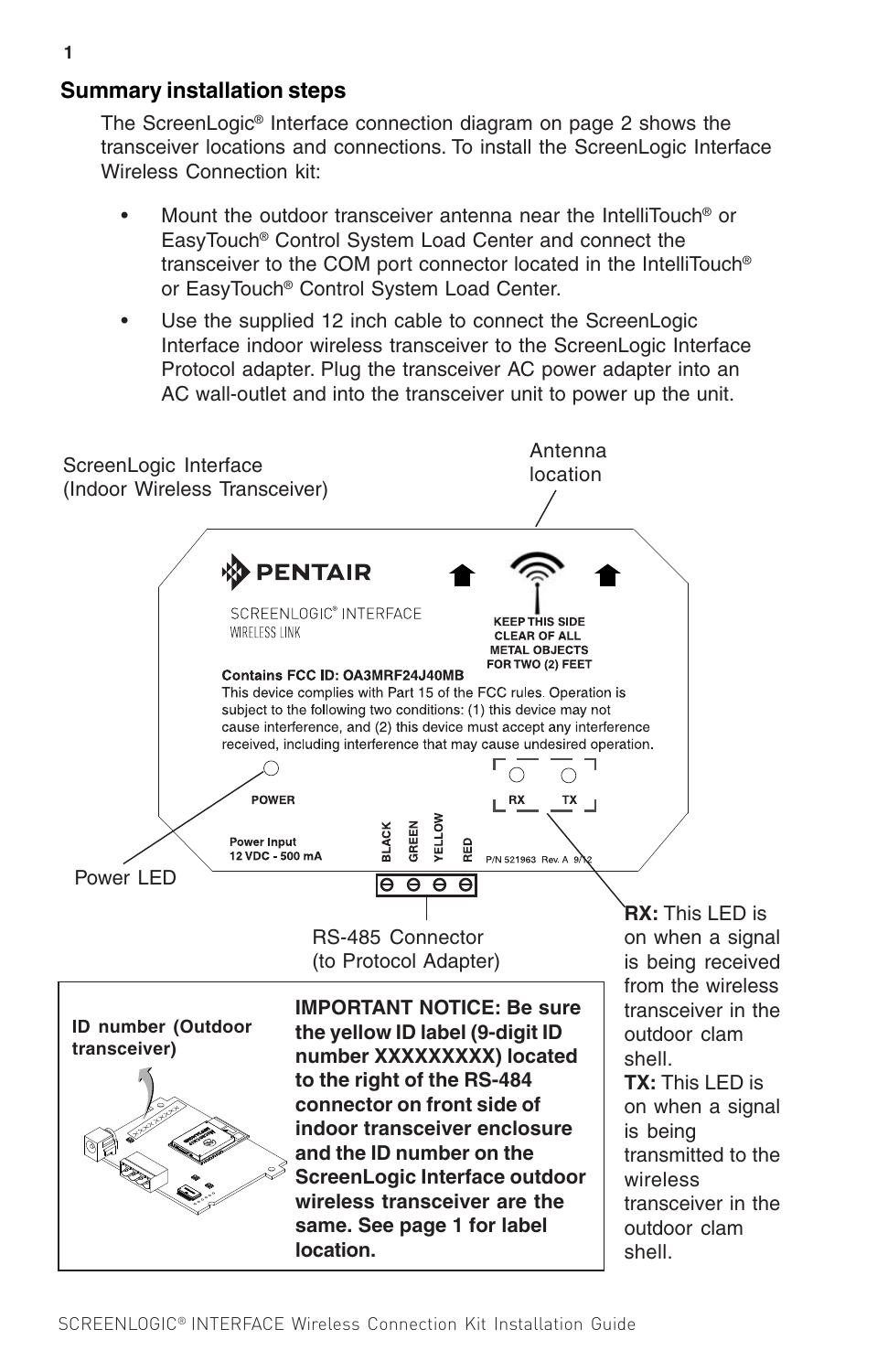

ScreenLogic® Interface Connection Diagram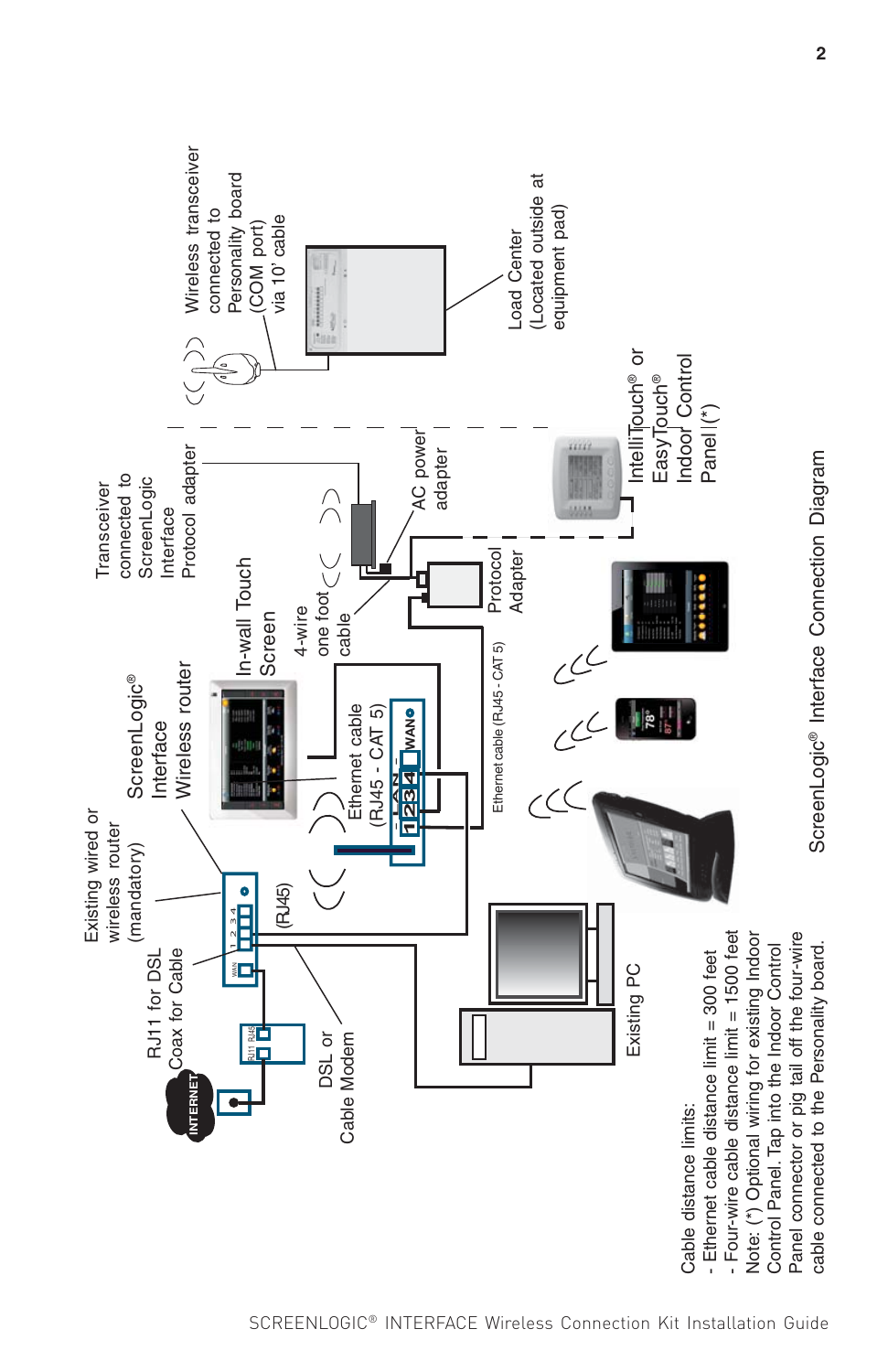#### **Step 1: Mount the Outdoor Wireless Transceiver and Connect to the IntelliTouch® or EasyTouch® Control System Load Center**

The following describes how to mount the transceiver to the IntelliTouch® or EasyTouch® Control System Load Center and connect the four-wire cable to the COM port connector located in the IntelliTouch or EasyTouch Control System Load Center:

#### **Mount the Transceiver Module**

**of the equipment pad.**

The Transceiver is a two-way radio device with an attached antenna that communicates to and from the IntelliTouch or EasyTouch Control System. Mount the transceiver at a convenient location (on a flat vertical surface) near the load center at a minimum of 5 feet above ground level to optimize the transmit and receive operating range.

- 1. Remove the two retaining screws located on the underside of the transceiver case. Slide the case off the back plate.
- 2. Position the back plate against the mounting surface so that the transceiver is oriented in an upright position with the antenna pointing upwards. Use a pencil to mark the four mounting points. Drill four 3/16 in. diameter holes into the mounting surface and insert the four plastic anchors provided in the kit. **Note: To avoid signal interference, mount the transceiver a minimum of 10 feet away from the load center, any metal surface/structure, or air blower located in the immediate area**
- 3. Position the back plate over the mounting points and secure it with the four mounting screws provided in the kit.
- 4. Carefully position the transceiver circuit board into the mounted back plate. Route the connection wire down through the lower exit hole (left side) at the bottom of the back plate. Carefully pull the wire out the lower hole and position the circuit board in the back plate.
- 5. Position the transceiver circuit board to the left side of the back plate, and slide the case over the circuit board and antenna into the back plate. Secure the circuit board in the case using the two retaining screws.
- 6. Proceed to "**Connect the Transceiver connection cable to the COM Port on Control Systems Circuit Board**" on the next page.

**3**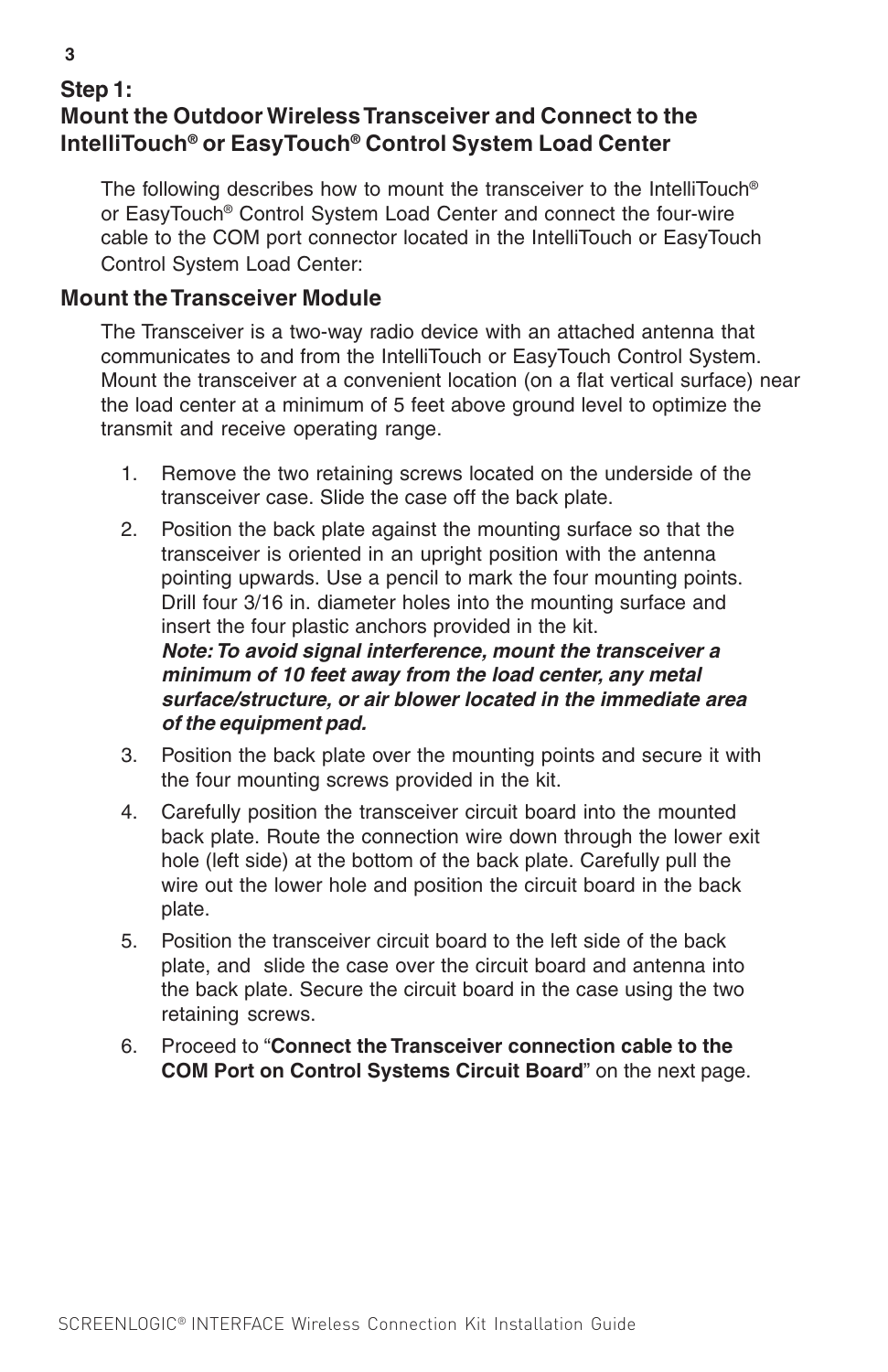

Transceiver Module Wiring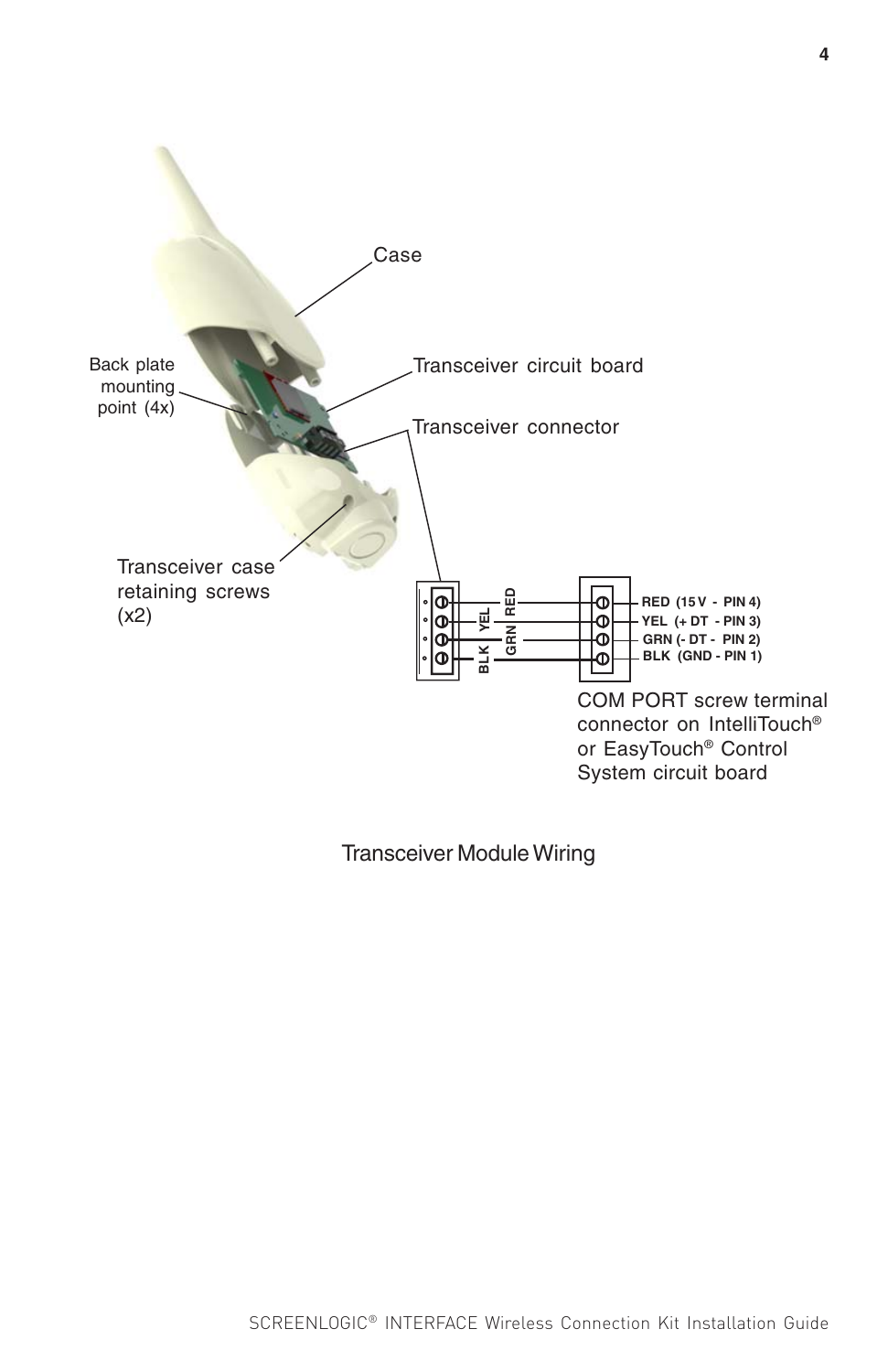#### **Connect the Transceiver connection cable to the COM Port on Control System Circuit Board**

**WARNING** Switch OFF the main system power to the Load Center before making any connections.

- 1. Unlatch the enclosure door spring latche(s), and open the door.
- 2. Remove the two retaining screws securing the high voltage coverpanel, and remove it from the enclosure.
- 3. Loosen the two access screws securing the control panel.



IntelliTouch® or EasyTouch® Load Center

4. Lower down the hinged control panel to access the circuit board.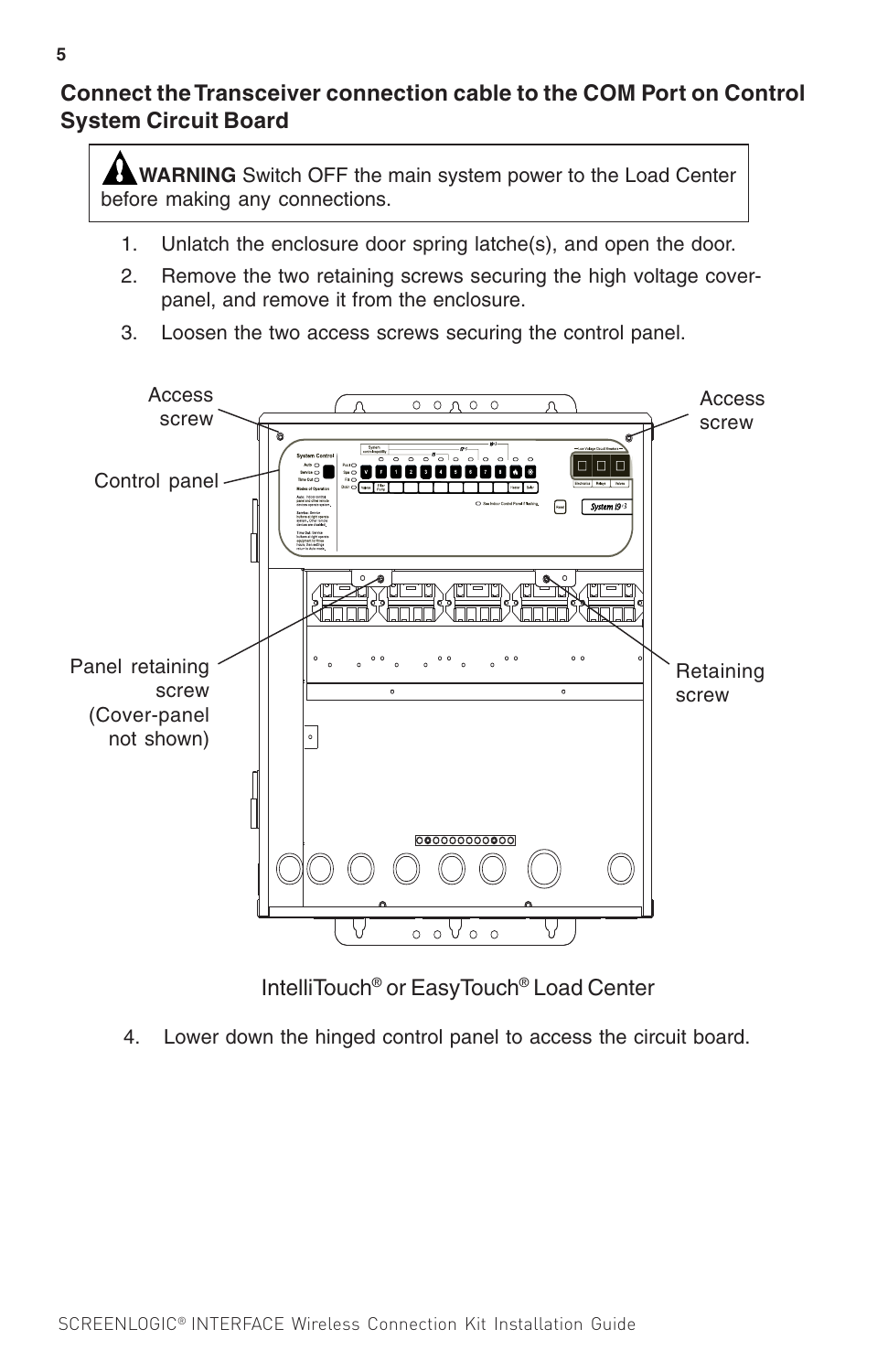5. Route the four conductor transceiver connection cable into the lower plastic grommet, up through the low voltage raceway to the circuit board.



6. Insert the four wires into the screw terminals of the COM PORT plug located on the circuit board as shown on page 6. Using a small flat-blade screwdriver, secure the wires with the screws. Make sure to match the color coding of the four wires:

*Note: Multiple wires may be inserted into a single screw terminal but increases the chances of a poor or intermittent connection.*

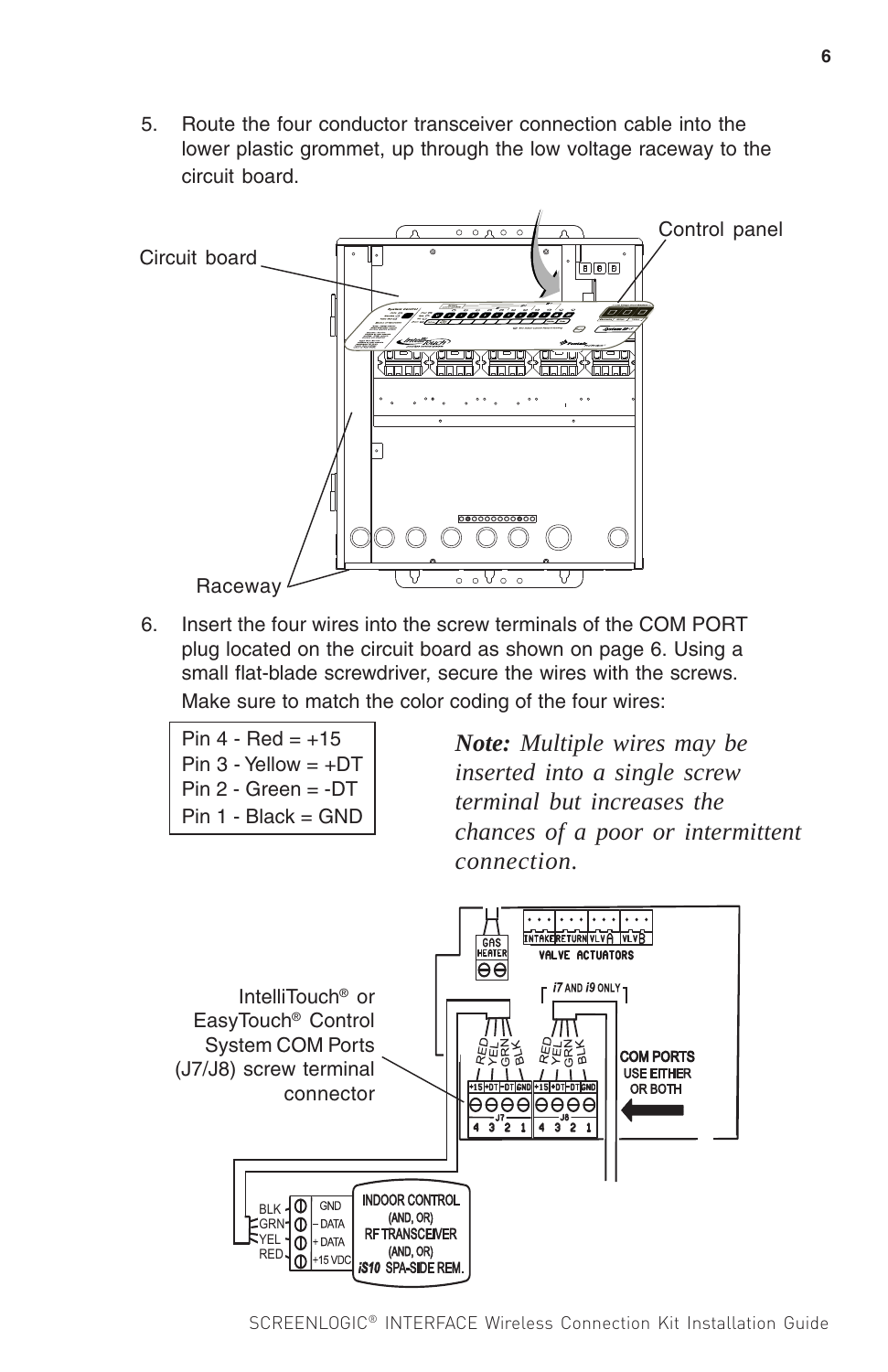

- 7. After the connection has been completed, close the control panel into its original position and secure it with the two access screws.
- 8. Install the front panel and secure it with the two retaining screws.
- 9. Close the Load Center front door. Fasten the spring latche(s).
- 10. Switch the power on to the IntelliTouch® or EasyTouch® Control System Load Center.
- 11. Proceed to the "**Connect the ScreenLogic Interface Indoor Wireless Transceiver to the ScreenLogic Interface Protocol Adapter**" on page 8.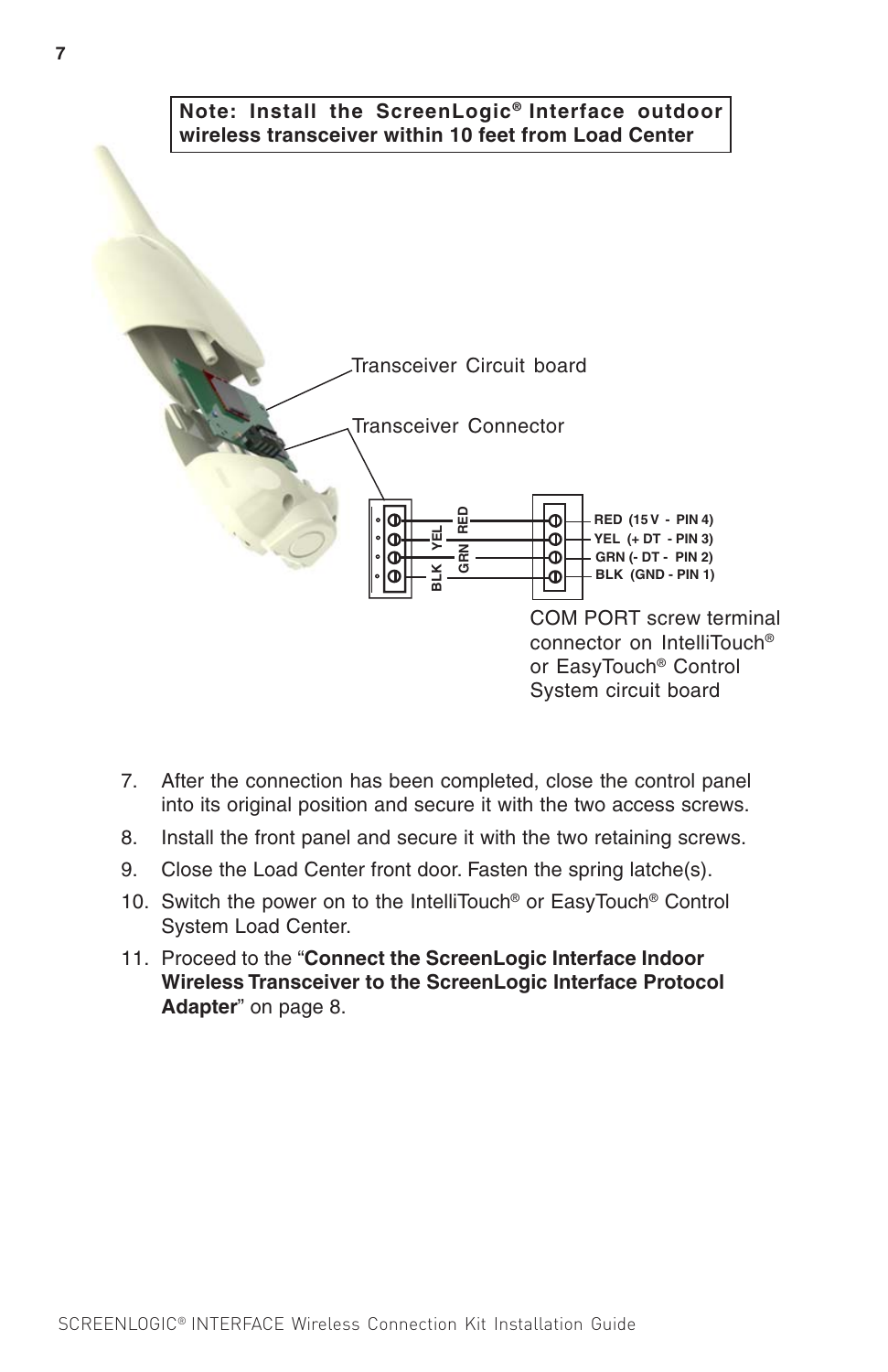#### **Step 2: Connect the ScreenLogic® Interface Indoor Wireless Transceiver to the ScreenLogic Interface Protocol Adapter**

To connect the ScreenLogic Interface indoor wireless transceiver to the ScreenLogic Interface Protocol adapter:

- 1. Using the provided connection cable, connect one end of the cable to the ScreenLogic Interface Protocol adapter and the other end to the ScreenLogic Interface indoor wireless transceiver. The cable plugs are keyed for easy connection.
- 2. Plug the ScreenLogic Interface Wireless Connection transceiver AC adapter wall-plug into an AC grounded electrical outlet.



ScreenLogic Interface Protocol Adapter

ScreenLogic Interface Indoor Wireless Transceiver

| <b>Transceiver</b> |                          | <----------> Indoor Wireless Transceiver |
|--------------------|--------------------------|------------------------------------------|
|                    |                          |                                          |
| <b>RED</b>         | <----------->            | <b>RFD</b>                               |
| <i>NELLOW</i>      | $\leftarrow$ ----------> | YELLOW                                   |
| <b>GREEN</b>       | <----------->            | GREEN                                    |
| <b>BLACK</b>       | $\leftarrow$ ----------> | <b>BLACK</b>                             |
|                    |                          |                                          |

#### **Wiring Configuration**